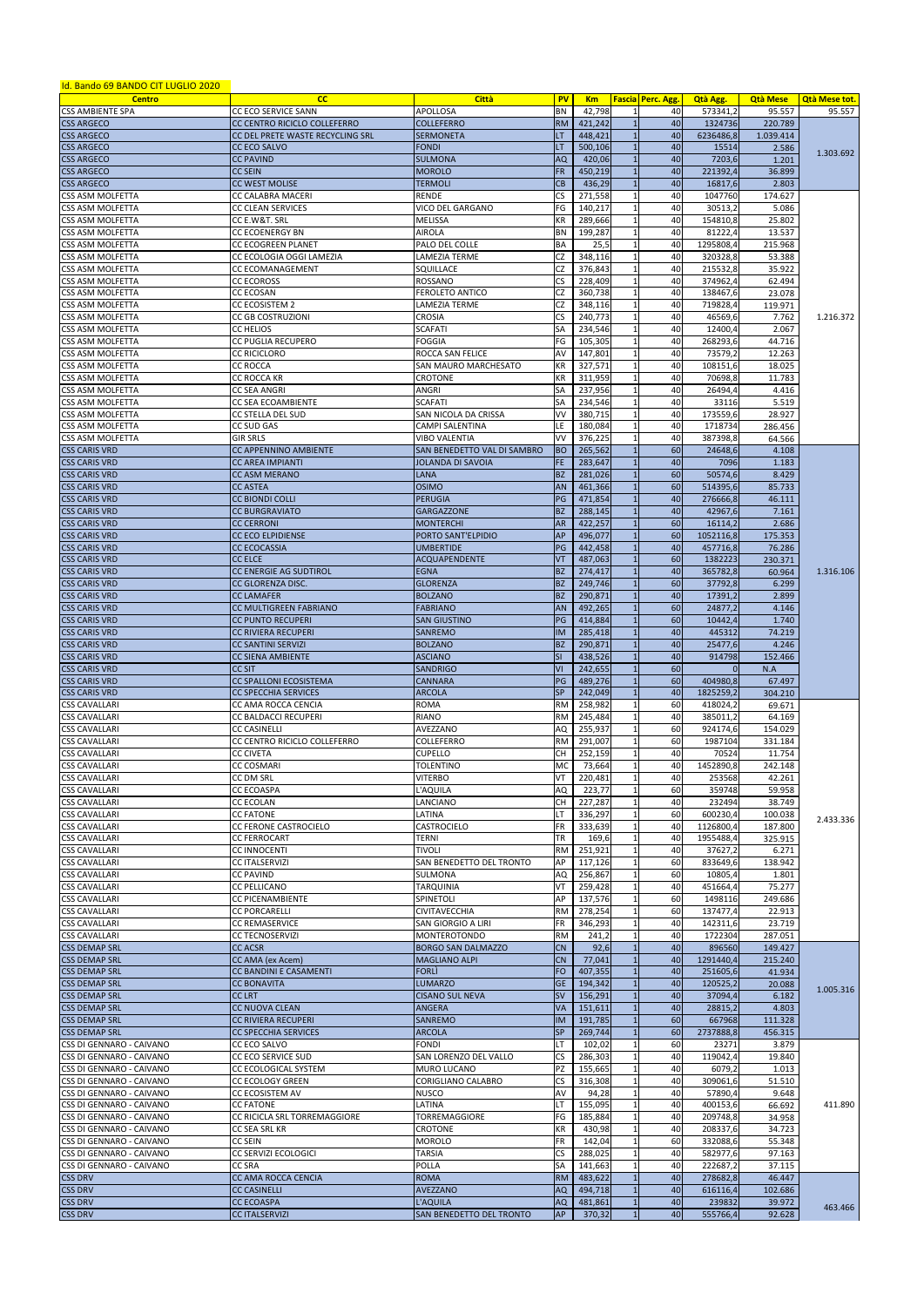| <b>CSS DRV</b>                                           | <b>CC PICENAMBIENTE</b>                              | <b>SPINETOLI</b>                          | <b>AP</b>               | 402,26<br>$\mathbf{1}$     | 40        | 998744                | 166.457           |           |
|----------------------------------------------------------|------------------------------------------------------|-------------------------------------------|-------------------------|----------------------------|-----------|-----------------------|-------------------|-----------|
| <b>CSS DRV</b>                                           | <b>CC PORCARELLI</b>                                 | <b>CIVITAVECCHIA</b>                      | <b>RM</b>               | 455,613                    | 40        | 91651,6               | 15.275            |           |
| <b>CSS ECOLOGISTIC SPA</b>                               | CC AGECO                                             | <b>TITO</b>                               | PZ                      | 127,05                     | 60        | 793168.2              | 132.195           |           |
| <b>CSS ECOLOGISTIC SPA</b>                               | CC AM CONSORZIO SOCIALE                              | <b>PINETO</b>                             | <b>TE</b>               | 383,584<br>1               | 40        | 863309,2              | 143.885           |           |
| <b>CSS ECOLOGISTIC SPA</b>                               | <b>CC AMBROSELLI</b>                                 | CASTELFORTE                               | LT                      | 332,128                    | 40        | 136299,2              | 22.717            |           |
| <b>CSS ECOLOGISTIC SPA</b>                               | CC ASTRA ECOLOGICA                                   | <b>ALVITO</b>                             | <b>FR</b>               | 350,393                    | 40        | 130681,6              | 21.780            |           |
| <b>CSS ECOLOGISTIC SPA</b>                               | CC CALABRA MACERI                                    | <b>RENDE</b>                              | CS                      | 178,465                    | 60        | 1571640               | 261.940           |           |
| <b>CSS ECOLOGISTIC SPA</b>                               | <b>CC CIVETA</b>                                     | <b>CUPELLO</b>                            | <b>CH</b>               | 297,896                    | 60        | 105786                | 17.631            |           |
| <b>CSS ECOLOGISTIC SPA</b>                               | <b>CC CLEAN SERVICES</b>                             | <b>VICO DEL GARGANO</b>                   | FG                      | 233,403<br>1               | 60        | 45769,8               | 7.628             |           |
| <b>CSS ECOLOGISTIC SPA</b>                               | CC E.W&T. SRL                                        | <b>MELISSA</b>                            | <b>KR</b>               | 198,877<br>$\mathbf{1}$    | 60        | 232216,2              | 38.703            |           |
| <b>CSS ECOLOGISTIC SPA</b>                               | <b>CC ECO PIANA</b>                                  | <b>CITTANOVA</b>                          | <b>RC</b><br><b>BN</b>  | 320,972<br>1<br>224,869    | 100<br>60 | 2860045<br>860011,8   | 476.674           |           |
| <b>CSS ECOLOGISTIC SPA</b><br><b>CSS ECOLOGISTIC SPA</b> | <b>CC ECO SERVICE SANN</b>                           | APOLLOSA<br><b>SAN LORENZO DEL VALLO</b>  | <b>CS</b>               | 134,766                    | 60        | 178563,6              | 143.335<br>29.761 |           |
| <b>CSS ECOLOGISTIC SPA</b>                               | CC ECO SERVICE SUD<br><b>CC ECOALBA</b>              | LUCERA                                    | FG                      | 195,512                    | 40        | 356952,8              | 59.492            |           |
| <b>CSS ECOLOGISTIC SPA</b>                               | <b>CC ECOENERGY BN</b>                               | <b>AIROLA</b>                             | <b>BN</b>               | 240,684<br>1               | 60        | 121833,6              | 20.306            |           |
| <b>CSS ECOLOGISTIC SPA</b>                               | <b>CC ECOGREEN PLANET</b>                            | PALO DEL COLLE                            | <b>BA</b>               | 69,66<br>1                 | 60        | 1943712,6             | 323.952           |           |
| <b>CSS ECOLOGISTIC SPA</b>                               | <b>CC ECOLAN</b>                                     | LANCIANO                                  | <b>CH</b>               | 335,793                    | 60        | 348741                | 58.124            |           |
| <b>CSS ECOLOGISTIC SPA</b>                               | CC ECOLOGIA OGGI LAMEZIA                             | LAMEZIA TERME                             | <b>CZ</b>               | 245,644<br>1               | 60        | 480493,2              | 80.082            |           |
| <b>CSS ECOLOGISTIC SPA</b>                               | <b>CC ECOLOGIA OGGI SIDERNO</b>                      | <b>SIDERNO</b>                            | RC                      | 343,13<br>1                | 100       | 723688                | 120.615           |           |
| <b>CSS ECOLOGISTIC SPA</b>                               | CC ECOLOGICAL SYSTEM                                 | <b>MURO LUCANO</b>                        | PZ                      | 157,239                    | 60        | 9118,8                | 1.520             |           |
| <b>CSS ECOLOGISTIC SPA</b>                               | <b>CC ECOLOGY GREEN</b>                              | <b>CORIGLIANO CALABRO</b>                 | $\overline{\mathsf{c}}$ | 128,489                    | 60        | 463592,4              | 77.265            |           |
| <b>CSS ECOLOGISTIC SPA</b>                               | <b>CC ECOMANAGEMENT</b>                              | SQUILLACE                                 | <b>CZ</b>               | 270,797                    | 60        | 323299,2              | 53.883            |           |
| <b>CSS ECOLOGISTIC SPA</b>                               | <b>CC ECORAD</b>                                     | <b>GIOIA TAURO</b>                        | <b>RC</b>               | 314,227<br>1               | 100       | 135609                | 22.602            |           |
| <b>CSS ECOLOGISTIC SPA</b>                               | <b>CC ECOROSS</b>                                    | <b>ROSSANO</b>                            | <b>CS</b>               | 137,619<br>-1              | 60        | 562443,6              | 93.741            |           |
| <b>CSS ECOLOGISTIC SPA</b>                               | <b>CC ECOSAN</b>                                     | <b>FEROLETO ANTICO</b>                    | <b>CZ</b>               | 255,307                    | 60        | 207701,4              | 34.617            |           |
| <b>CSS ECOLOGISTIC SPA</b>                               | <b>CC ECOSHARK</b>                                   | <b>RICADI</b>                             | VV                      | 302,636                    | 100       | 594596                | 99.099            |           |
| <b>CSS ECOLOGISTIC SPA</b><br><b>CSS ECOLOGISTIC SPA</b> | <b>CC ECOSISTEM 2</b><br>CC ECOSISTEM AV             | <b>LAMEZIA TERME</b><br><b>NUSCO</b>      | <b>CZ</b><br>AV         | 245,644<br>203,806         | 60<br>60  | 1079742,6<br>86835,6  | 179.957<br>14.473 |           |
| <b>CSS ECOLOGISTIC SPA</b>                               | <b>CC ENERGIA PULITA</b>                             | TERMOLI                                   | CB                      | 263,795<br>$\mathbf{1}$    | 40        | 396748,8              | 66.125            |           |
| <b>CSS ECOLOGISTIC SPA</b>                               | CC ERA GROUP                                         | ANDRIA                                    | <b>BT</b>               | 100,133                    | 60        | 1038004,8             | 173.001           |           |
| <b>CSS ECOLOGISTIC SPA</b>                               | CC FERONE CASTROCIELO                                | CASTROCIELO                               | <b>FR</b>               | 330,559                    | 60        | 1690200,6             | 281.700           |           |
| <b>CSS ECOLOGISTIC SPA</b>                               | <b>CC GB COSTRUZIONI</b>                             | <b>CROSIA</b>                             | CS                      | 149,984                    | 60        | 69854,4               | 11.642            |           |
| <b>CSS ECOLOGISTIC SPA</b>                               | <b>CC GEA-AQ</b>                                     | SAN VINCENZO VALLE ROVETO                 | AQ                      | 377,811                    | 40        | 601287,6              | 100.215           |           |
| <b>CSS ECOLOGISTIC SPA</b>                               | <b>CC GIALPLAST</b>                                  | <b>TAVIANO</b>                            | LE.                     | 171,541                    | 40        | 831514,8              | 138.586           | 5.818.082 |
| <b>CSS ECOLOGISTIC SPA</b>                               | <b>CC GIULIANI</b>                                   | <b>MONTAGANO</b>                          | CB                      | 272,791                    | 40        | 424587,2              | 70.765            |           |
| <b>CSS ECOLOGISTIC SPA</b>                               | CC HELIOS                                            | <b>SCAFATI</b>                            | <b>SA</b>               | 245,036                    | 60        | 18600,6               | 3.100             |           |
| <b>CSS ECOLOGISTIC SPA</b>                               | CC LA RECUPERO MACERO                                | <b>BARLETTA</b>                           | <b>BA</b>               | 110,955<br>1               | 40        | 146437,6              | 24.406            |           |
| <b>CSS ECOLOGISTIC SPA</b>                               | <b>CC LAVORGNA</b>                                   | <b>SAN LORENZELLO</b>                     | <b>BN</b>               | 249,684                    | 40        | 403177,6              | 67.196            |           |
| <b>CSS ECOLOGISTIC SPA</b>                               | CC MIA MULTISERVIZI                                  | SANTA DOMENICA TALAO                      | <b>CS</b>               | 185,46                     | 40        | 243102,4              | 40.517            |           |
|                                                          | CC MONTECO srl Centro Pubblico di                    |                                           |                         |                            |           |                       |                   |           |
| <b>CSS ECOLOGISTIC SPA</b>                               | valorizzazione                                       | <b>FRANCAVILLA FONTANA</b>                | IBR                     | 84,335<br>1                | 40        | 379796,4              | 63.299            |           |
| <b>CSS ECOLOGISTIC SPA</b>                               | <b>CC PELLICANO VERDE TITO</b>                       | <b>TITO</b>                               | PZ                      | 127,05                     | 60        | 164834,4              | 27.472            |           |
| <b>CSS ECOLOGISTIC SPA</b>                               | <b>CC PUGLIA RECUPERO</b>                            | <b>FOGGIA</b><br>TARANTO                  | FG<br><b>TA</b>         | 176,19                     | 60<br>60  | 402440,4              | 67.073            |           |
| <b>CSS ECOLOGISTIC SPA</b><br><b>CSS ECOLOGISTIC SPA</b> | <b>CC RECSEL</b><br><b>CC REGGIO MACERI</b>          | <b>REGGIO DI CALABRIA</b>                 | <b>RC</b>               | 55,222<br>361,462          | 100       | 2100396<br>109984     | 350.066<br>18.331 |           |
| <b>CSS ECOLOGISTIC SPA</b>                               | <b>CC REMASERVICE</b>                                | <b>SAN GIORGIO A LIRI</b>                 | <b>FR</b>               | 322,815                    | 60        | 213467,4              | 35.578            |           |
| <b>CSS ECOLOGISTIC SPA</b>                               | CC RICICLA SRL TORREMAGGIORE                         | TORREMAGGIORE                             | FG                      | 216,897                    | 60        | 314623,2              | 52.437            |           |
| <b>CSS ECOLOGISTIC SPA</b>                               | <b>CC RICICLORO</b>                                  | ROCCA SAN FELICE                          | AV                      | 189,198                    | 60        | 110368,8              | 18.395            |           |
| <b>CSS ECOLOGISTIC SPA</b>                               | <b>CC ROCCA</b>                                      | SAN MAURO MARCHESATO                      | <b>KR</b>               | 236,782                    | 60        | 162227,4              | 27.038            |           |
| <b>CSS ECOLOGISTIC SPA</b>                               | CC ROCCA KR                                          | <b>CROTONE</b>                            | <b>KR</b>               | 221,17                     | 60        | 106048,2              | 17.675            |           |
| <b>CSS ECOLOGISTIC SPA</b>                               | <b>CC SAPI</b>                                       | <b>SAN SALVO</b>                          | <b>CH</b>               | 290,932                    | 40        | 611385,6              | 101.898           |           |
| <b>CSS ECOLOGISTIC SPA</b>                               | CC SE SERVIZI ECOLOGICI                              | <b>CITTANOVA</b>                          | <b>RC</b>               | 320,972                    | 100       | 346203                | 57.701            |           |
| <b>CSS ECOLOGISTIC SPA</b>                               | <b>CC SEA ANGRI</b>                                  | ANGRI                                     | SA                      | 238,097                    | 60        | 39741,6               | 6.624             |           |
| <b>CSS ECOLOGISTIC SPA</b>                               | CC SEA ECOAMBIENTE                                   | <b>SCAFATI</b>                            | SA                      | 245,036                    | 60        | 49674                 | 8.279             |           |
| CSS ECOLOGISTIC SPA                                      | CC SEA SRL KR                                        | CROTONE                                   | <b>KR</b>               | 221,17                     | 60        | 312506,4              | 52.084            |           |
| <b>CSS ECOLOGISTIC SPA</b>                               | <b>CC SERVIZI ECOLOGICI</b>                          | TARSIA                                    | <b>CS</b>               | 140,26                     | 60        | 874466,4              | 145.744           |           |
| <b>CSS ECOLOGISTIC SPA</b>                               | <b>CC SIMA</b>                                       | <b>SAN PAOLO DI CIVITATE</b>              | FG                      | 222,446                    | 40        | 258993,2              | 43.166            |           |
| <b>CSS ECOLOGISTIC SPA</b><br><b>CSS ECOLOGISTIC SPA</b> | CC SMALTIMENTI SUD POZZILLI<br>CC SPAGNUOLO ECOLOGIA | <b>POZZILLI</b><br>MANFREDONIA            | IS<br>FG                | 316,132<br>172,87          | 40<br>60I | 1655673,6<br>512520,6 | 275.946<br>85.420 |           |
| <b>CSS ECOLOGISTIC SPA</b>                               | <b>CC SRA</b>                                        | POLLA                                     | <b>SA</b>               | 157,745                    | 60        | 334030,8              | 55.672            |           |
| <b>CSS ECOLOGISTIC SPA</b>                               | CC STELLA DEL SUD                                    | SAN NICOLA DA CRISSA                      | VV                      | 277,775                    | 60        | 260339,4              | 43.390            |           |
| CSS ECOLOGISTIC SPA                                      | CC SUD GAS                                           | CAMPI SALENTINA                           | LE.                     | 133,985                    | 60        | 2578101               | 429.684           |           |
| <b>CSS ECOLOGISTIC SPA</b>                               | CC TEOREMA 2                                         | <b>CAPURSO</b>                            | <b>BA</b>               | 69,347                     | 40        | 1324977,6             | 220.830           |           |
| <b>CSS ECOLOGISTIC SPA</b>                               | CC WEST MOLISE                                       | TERMOLI                                   | <b>CB</b>               | 263,795                    | 60        | 25226,4               | 4.204             |           |
| <b>CSS ECOLOGISTIC SPA</b>                               | <b>GIR SRLS</b>                                      | <b>VIBO VALENTIA</b>                      | VV                      | 275,05                     | 60        | 581098,2              | 96.850            |           |
| <b>CSS IBLU CADELBOSCO</b>                               | <b>CC A2A RECYCLING</b>                              | <b>CASTENEDOLO</b>                        | <b>BS</b>               | 95,484                     | 40        | 1724540               | 287.423           |           |
| <b>CSS IBLU CADELBOSCO</b>                               | <b>CC ABONECO</b>                                    | <b>PARONA</b>                             | PV                      | 200,603                    | 40        | 1100843,2             | 183.474           |           |
| <b>CSS IBLU CADELBOSCO</b>                               | <b>CC AMIU GENOVA</b>                                | <b>GENOVA</b>                             | <b>GE</b>               | 197,671                    | 40        | 1350585,6             | 225.098           |           |
| <b>CSS IBLU CADELBOSCO</b>                               | <b>CC AREA IMPIANTI</b>                              | JOLANDA DI SAVOIA                         | <b>FE</b>               | 138,256                    | 60        | 10644                 | 1.774             |           |
| <b>CSS IBLU CADELBOSCO</b>                               | <b>CC BADIA RECYCLING</b>                            | <b>VEDELAGO</b>                           | <b>TV</b>               | 188,644                    | 40        | 327066,8              | 54.511            |           |
| <b>CSS IBLU CADELBOSCO</b>                               | <b>CC BENASSI</b>                                    | <b>GUARENE</b>                            | <b>CN</b>               | 244,344                    | 40        | 200152,8              | 33.359            |           |
| <b>CSS IBLU CADELBOSCO</b>                               | CC BENFANTE RECYCLING FACTORY                        | <b>TORTONA</b>                            | <b>AL</b><br>PV         | 169,323                    | 40        | 2926241,6             | 487.707           |           |
| <b>CSS IBLU CADELBOSCO</b><br><b>CSS IBLU CADELBOSCO</b> | <b>CC BRONI-STRADELLA</b><br><b>CC CALCINA AMB</b>   | <b>BRONI</b><br><b>TRIESTE</b>            | <b>TS</b>               | 127,273<br>349,683         | 40<br>40  | 262752<br>623638,4    | 43.792<br>103.940 |           |
| <b>CSS IBLU CADELBOSCO</b>                               | <b>CC CARE</b>                                       | <b>CARPI</b>                              | <b>MO</b>               | 30,062                     | 40        | 2571976,8             | 428.663           |           |
| <b>CSS IBLU CADELBOSCO</b>                               | <b>CC CARTFER</b>                                    | <b>PESARO</b>                             | <b>PS</b>               | 222,077                    | 40        | 1384947,2             | 230.825           |           |
| <b>CSS IBLU CADELBOSCO</b>                               | <b>CC CASALASCA</b>                                  | <b>SAN GIOVANNI IN CROCE</b>              | <b>CR</b>               | 47,319                     | 40        | 1207315,2             | 201.219           |           |
| <b>CSS IBLU CADELBOSCO</b>                               | <b>CC CAUTO</b>                                      | <b>BRESCIA</b>                            | <b>BS</b>               | 106,991<br>1               | 40        | 1600491,2             | 266.749           |           |
| <b>CSS IBLU CADELBOSCO</b>                               | CC COSMO                                             | <b>CASALE MONFERRATO</b>                  | <b>AL</b>               | 212,103                    | 40        | 233708                | 38.951            |           |
| <b>CSS IBLU CADELBOSCO</b>                               | <b>CC ECO SINERGIE</b>                               | <b>SAN VITO AL TAGLIAMENTO</b>            | PN                      | 275,526                    | 40        | 1077328               | 179.555           |           |
| <b>CSS IBLU CADELBOSCO</b>                               | <b>CC ECOLAT</b>                                     | <b>GROSSETO</b>                           | <b>GR</b>               | 295,576<br>$1\overline{ }$ | <b>60</b> | 2136166,8             | 356.028           |           |
| <b>CSS IBLU CADELBOSCO</b>                               | <b>CC ECOLOGY SYSTEM</b>                             | <b>MANTOVA</b>                            | MN                      | 50,918<br>$\mathbf{1}$     | 40        | 62030                 | 10.338            |           |
| <b>CSS IBLU CADELBOSCO</b>                               | <b>CC ERSU Statuario</b>                             | PIETRASANTA                               | LU                      | 148,865                    | 60        | 1088115,6             | 181.353           |           |
| <b>CSS IBLU CADELBOSCO</b>                               | <b>CC FERRI &amp; OLIVA 2</b>                        | <b>SALTARA</b>                            | PU                      | 247,545                    | 40        | 637777,2              | 106.296           |           |
| <b>CSS IBLU CADELBOSCO</b>                               | CC FINI SERVIZI AMBIENTALI                           | <b>ZOLA PREDOSA</b>                       | <b>BO</b>               | 70,176                     | 40        | 758320,4              | 126.387           |           |
| <b>CSS IBLU CADELBOSCO</b>                               | <b>CC GAIA</b>                                       | <b>ASTI</b>                               | <b>AT</b>               | 222,169                    | 40        | 1970514,4             | 328.419           |           |
| <b>CSS IBLU CADELBOSCO</b><br><b>CSS IBLU CADELBOSCO</b> | <b>CC GF CASCAMI</b><br><b>CC GRAZIANI RECUPERI</b>  | <b>CASTEL GOFFREDO</b><br><b>PANICALE</b> | <b>MN</b><br>PG         | 81,779<br>293,682          | 40<br>40  | 146500,4<br>411841,6  | 24.417<br>68.640  | 7.947.196 |
| <b>CSS IBLU CADELBOSCO</b>                               | CC HERAMBIENTE BOLOGNA                               | <b>GRANAROLO DELL'EMILIA</b>              | <b>BO</b>               | 83,34                      | 40        | 2786250,8             | 464.375           |           |
| <b>CSS IBLU CADELBOSCO</b>                               | CC HERAMBIENTE CORIANO                               | <b>CORIANO</b>                            | <b>RN</b>               | 200,064                    | 40        | 1568488               | 261.415           |           |
| <b>CSS IBLU CADELBOSCO</b>                               | CC HERAMBIENTE MODENA                                | <b>MODENA</b>                             | MO                      | 35,366                     | 40        | 2289181,2             | 381.530           |           |
| <b>CSS IBLU CADELBOSCO</b>                               | CC HERAMBIENTE VOLTANA                               | <b>LUGO</b>                               | <b>RA</b>               | 129,243                    | 40        | 1930422,8             | 321.737           |           |
| <b>CSS IBLU CADELBOSCO</b>                               | <b>CC ISACCO</b>                                     | GABBIONETA-BINANUOVA                      | CR                      | 70,099                     | 40        | 142871,6              | 23.812            |           |
| <b>CSS IBLU CADELBOSCO</b>                               | CC ISONTINA AMBIENTE                                 | <b>MORARO</b>                             | GO                      | 328,732                    | 40        | 705998,4              | 117.666           |           |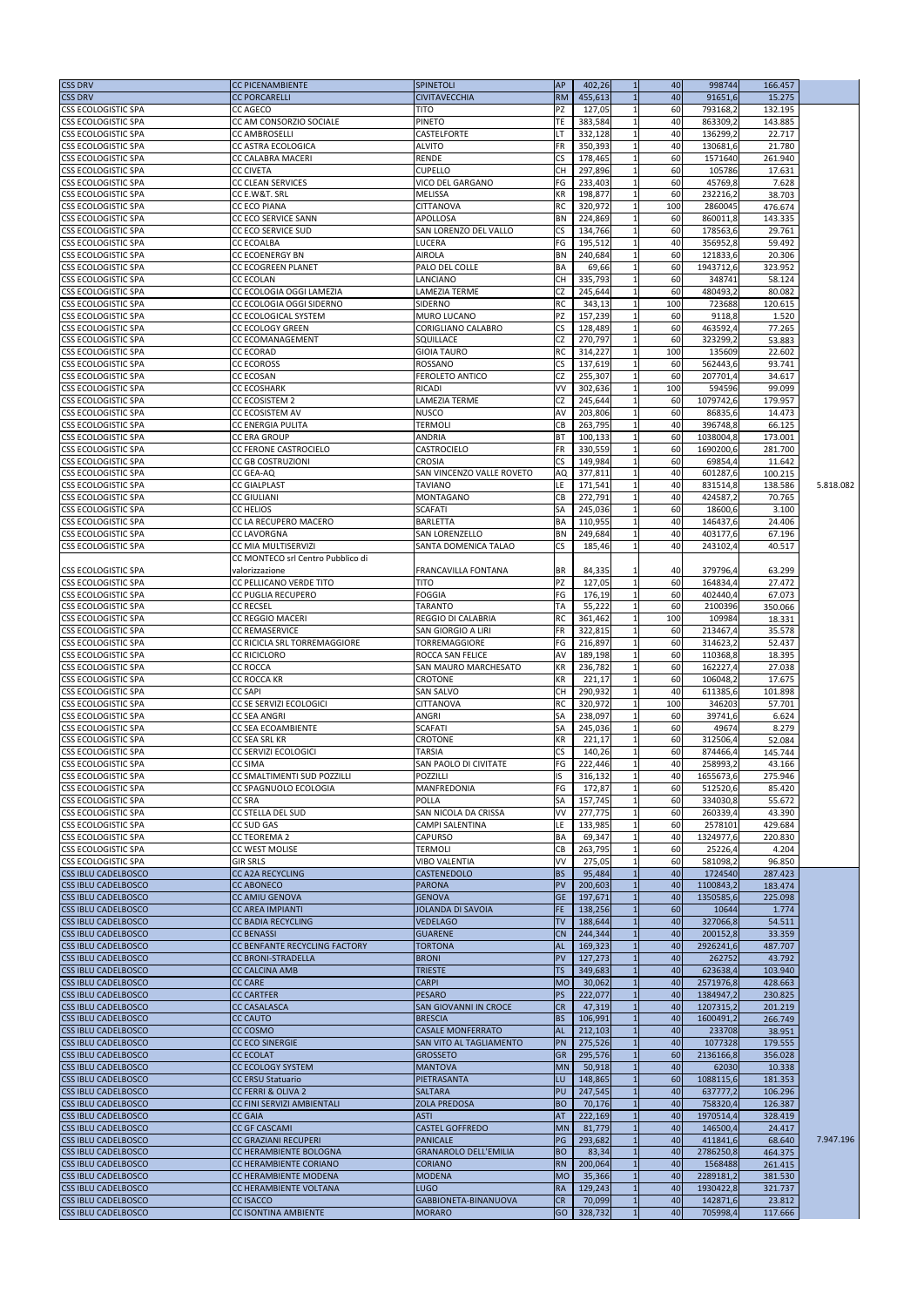| <b>CSS IBLU CADELBOSCO</b>                               | <b>CC LA BICO DUE</b>                                | <b>LOGRATO</b>                         | <b>BS</b>       | 109,542<br>$\mathbf{1}$       | 40       | 966998,8               | 161.166            |            |
|----------------------------------------------------------|------------------------------------------------------|----------------------------------------|-----------------|-------------------------------|----------|------------------------|--------------------|------------|
| <b>CSS IBLU CADELBOSCO</b>                               | CC LINEA AMBIENTE FOMBIO                             | <b>FOMBIO</b>                          | LO              | 97,997                        | 40       | 702714,8               | 117.119            |            |
| <b>CSS IBLU CADELBOSCO</b>                               | <b>CC LINEA GESTIONI CREMA</b>                       | <b>CREMA</b>                           | <b>CR</b>       | 116,737<br>$\mathbf{1}$       | 40       | 1073121.2              | 178.854            |            |
| <b>CSS IBLU CADELBOSCO</b>                               | CC LINEA GESTIONI CREMONA                            | <b>CREMONA</b>                         | <b>CR</b>       | 76,948                        | 40       | 435886                 | 72.648             |            |
| <b>CSS IBLU CADELBOSCO</b>                               | <b>CC PANINI</b>                                     | <b>MODENA</b>                          | <b>MO</b>       | 35,366<br>$\overline{1}$      | 40       | 248595,2               | 41.433             |            |
| <b>CSS IBLU CADELBOSCO</b>                               | <b>CC REVET PONTEDERA</b>                            | <b>PONTEDERA</b>                       | PI              | 186,04<br>$\overline{1}$      | 40       | 3217585,2              | 536.264            |            |
| <b>CSS IBLU CADELBOSCO</b>                               | <b>CC REVETRO CARASCO</b>                            | <b>CARASCO</b>                         | <b>GE</b>       | 152,367                       | 40       | 551694                 | 91.949             |            |
| <b>CSS IBLU CADELBOSCO</b><br><b>CSS IBLU CADELBOSCO</b> | <b>CC RIMECO</b><br><b>CC SECAM</b>                  | VARALLO<br><b>CEDRASCO</b>             | VC<br><b>SO</b> | 263,388<br>254,962            | 40<br>40 | 292521,6<br>476022,4   | 48.754<br>79.337   |            |
| <b>CSS IBLU CADELBOSCO</b>                               | <b>CC SKM</b>                                        | <b>NOVARA</b>                          | <b>NO</b>       | 203,403<br>$\overline{1}$     | 40       | 1333337,6              | 222.223            |            |
| <b>CSS IBLU CADELBOSCO</b>                               | <b>CC SNUA</b>                                       | <b>AVIANO</b>                          | PN              | 261,751<br>$\overline{1}$     | 40       | 717601,6               | 119.600            |            |
| <b>CSS IBLU CADELBOSCO</b>                               | <b>CC SRT</b>                                        | <b>TORTONA</b>                         | <b>AL</b>       | 169,323                       | 40       | 955234,4               | 159.206            |            |
| <b>CSS IBLU CADELBOSCO</b>                               | <b>CC VALFREDDANA</b>                                | <b>CAPANNORI</b>                       | LU              | 159,527<br>$\mathbf{1}$       | 40       | 1301175,6              | 216.863            |            |
| <b>CSS IBLU CADELBOSCO</b>                               | <b>CC VALLE CAMONICA</b>                             | <b>BRENO</b>                           | <b>BS</b>       | 172,228<br>$\overline{1}$     | 40       | 465189,6               | 77.532             |            |
| <b>CSS IBLU CADELBOSCO</b>                               | <b>CC VESCOVO</b>                                    | PALAZZOLO VERCELLESE                   | VC              | 230,423                       | 40       | 713206,8               | 118.868            |            |
| <b>CSS IBLU CADELBOSCO</b>                               | CC IDEAL RIVE D'ARCANO                               | <b>RIVE D'ARCANO</b>                   | <b>UD</b>       | 314,122<br>$\mathbf{1}$       | 60       | 995580                 | 165.930            |            |
| <b>CSS IBLU SANGIORGIO</b>                               | CC BADIA RECYCLING                                   | <b>VEDELAGO</b>                        | <b>TV</b>       | 106,209                       | 60       | 490600,                | 81.767             |            |
| <b>CSS IBLU SANGIORGIO</b>                               | <b>CC CALCINA AMB</b>                                | TRIESTE                                | <b>TS</b>       | 58,517                        | 60       | 935457,6               | 155.910            |            |
| <b>CSS IBLU SANGIORGIO</b>                               | CC COM VALLE ISARCO                                  | NAZ-SCIAVES                            | <b>BZ</b>       | 226,834<br>1                  | 60       | 284208,6               | 47.368             |            |
| <b>CSS IBLU SANGIORGIO</b>                               | CC COM. COMPR. VALLE PUSTERIA                        | <b>BRUNICO</b>                         | <b>BZ</b>       | 200,665                       | 60       | 368114,4               | 61.352             |            |
| <b>CSS IBLU SANGIORGIO</b>                               | <b>CC CONTARINA</b>                                  | <b>SPRESIANO</b>                       | <b>TV</b>       | 84,752                        | 60       | 1411051,8              | 235.175            |            |
| <b>CSS IBLU SANGIORGIO</b>                               | <b>CC ECO SINERGIE</b>                               | SAN VITO AL TAGLIAMENTO                | PN              | 40,543<br>$\mathbf{1}$        | 60       | 1615992                | 269.332            |            |
| <b>CSS IBLU SANGIORGIO</b>                               | <b>CC ECORICICLI VERITAS</b>                         | <b>VENEZIA</b>                         | <b>VE</b>       | 100,597                       | 60       | 15741445,2             | 2.623.574          |            |
| <b>CSS IBLU SANGIORGIO</b><br><b>CSS IBLU SANGIORGIO</b> | CC FUTURA (VI)<br>CC HERAMBIENTE FERRARA             | <b>MONTEBELLO VICENTINO</b><br>FERRARA | ٧I<br>FE        | 172,93<br>-1<br>202,069<br>-1 | 60<br>60 | 1323658,2<br>1381470,6 | 220.610<br>230.245 | 5.942.403  |
| <b>CSS IBLU SANGIORGIO</b>                               | CC IL SOLCO                                          | SAVIGNANO SUL RUBICONE                 | FC              | 280,944                       | 60       | 1341123,6              | 223.521            |            |
| <b>CSS IBLU SANGIORGIO</b>                               | CC ISONTINA AMBIENTE                                 | <b>MORARO</b>                          | GO              | 32,235                        | 60       | 1058997,6              | 176.500            |            |
| <b>CSS IBLU SANGIORGIO</b>                               | <b>CC SAVNO</b>                                      | <b>GODEGA DI SANT'URBANO</b>           | <b>TV</b>       | 79,307<br>$\mathbf{1}$        | 60       | 601950,6               | 100.325            |            |
| <b>CSS IBLU SANGIORGIO</b>                               | <b>CC SERIT</b>                                      | <b>CAVAION VERONESE</b>                | <b>VR</b>       | 234,403                       | 60       | 5685039                | 947.507            |            |
| <b>CSS IBLU SANGIORGIO</b>                               | CC SESA                                              | <b>ESTE</b>                            | <b>PD</b>       | 160,268<br>$\mathbf{1}$       | 60       | 845536,8               | 140.923            |            |
| ICSS IBLU SANGIORGIO                                     | <b>CC SNUA</b>                                       | <b>AVIANO</b>                          | PN              | 71,803<br>$\mathbf{1}$        | 60       | 1076402,4              | 179.400            |            |
| <b>CSS IBLU SANGIORGIO</b>                               | CC IDEAL RIVE D'ARCANO                               | RIVE D'ARCANO                          | UD              | 50                            | 60       | 1493370,24             | 248.895            |            |
| <b>CSS MASOTINA</b>                                      | <b>CC APPENNINO AMBIENTE</b>                         | SAN BENEDETTO VAL DI SAMBRO            | <b>BO</b>       | 247,72<br>$\overline{1}$      | 40       | 16432,4                | 2.739              |            |
| <b>CSS MASOTINA</b>                                      | <b>CC ASM MERANO</b>                                 | <b>LANA</b>                            | <b>BZ</b>       | 300,571                       | 40       | 33716,4                | 5.619              |            |
| <b>CSS MASOTINA</b>                                      | <b>CC ASTEA</b>                                      | <b>OSIMO</b>                           | <b>AN</b>       | 443,524<br>$\overline{1}$     | 40       | 342930,4               | 57.155             |            |
| <b>CSS MASOTINA</b>                                      | <b>CC CERRONI</b>                                    | <b>MONTERCHI</b>                       | <b>AR</b>       | 404,415<br>$\overline{1}$     | 40       | 10742,8                | 1.790              |            |
| <b>CSS MASOTINA</b>                                      | <b>CC ECO ELPIDIENSE</b>                             | PORTO SANT'ELPIDIO                     | <b>AP</b>       | 478,235<br>$\overline{1}$     | 40       | 701411,2               | 116.902            |            |
| <b>CSS MASOTINA</b>                                      | <b>CC ELCE</b>                                       | <b>ACQUAPENDENTE</b>                   | VT              | 469,221<br>$\mathbf{1}$       | 40       | 921482                 | 153.580            | 542.287    |
| <b>CSS MASOTINA</b>                                      | <b>CC GESECO</b>                                     | <b>FOSSATO DI VICO</b>                 | PG              | 488,048                       | 40       | 377914,8               | 62.986             |            |
| <b>CSS MASOTINA</b>                                      | CC GLORENZA DISC.                                    | <b>GLORENZA</b>                        | <b>BZ</b>       | 268,161                       | 40       | 25195,2                | 4.199              |            |
| <b>CSS MASOTINA</b>                                      | <b>CC MULTIGREEN FABRIANO</b>                        | <b>FABRIANO</b>                        | AN              | 474,423<br>$\mathbf{1}$       | 40       | 16584,8                | 2.764              |            |
| <b>CSS MASOTINA</b>                                      | <b>CC PUNTO RECUPERI</b>                             | <b>SAN GIUSTINO</b>                    | PG              | 397,042                       | 40       | 6961,6                 | 1.160              |            |
| <b>CSS MASOTINA</b>                                      | <b>CC SPALLONI ECOSISTEMA</b>                        | <b>CANNARA</b>                         | PG<br>PG        | 471,434<br>499,267            | 40<br>60 | 269987,2               | 44.998<br>88.394   |            |
| <b>CSS MASOTINA</b><br><b>CSS MATTUCCI SRL</b>           | <b>CC TERENZI SRL</b><br><b>CC BALDACCI RECUPERI</b> | <b>CASTEL RITALDI</b><br>RIANO         | <b>RM</b>       | 44,719                        | 60       | 530362,2<br>577516,8   | 96.253             |            |
| <b>CSS MATTUCCI SRL</b>                                  | CC DM SRL                                            | VITERBO                                | VT              | 32,187                        | 60       | 380352                 | 63.392             |            |
| <b>CSS MATTUCCI SRL</b>                                  | <b>CC ECOTEC</b>                                     | <b>ORTONA</b>                          | CH              | 248,231                       | 60       | 2900136,6              | 483.356            |            |
| <b>CSS MATTUCCI SRL</b>                                  | <b>CC FERROCART</b>                                  | TERNI                                  | ΤR              | 47,305                        | 60       | 2933232,6              | 488.872            |            |
| <b>CSS MATTUCCI SRL</b>                                  | <b>CC PELLICANO</b>                                  | TARQUINIA                              | VT              | 73,951                        | 60       | 677496,6               | 112.916            | 2.590.419  |
| <b>CSS MATTUCCI SRL</b>                                  | <b>CC REFECTA SRL</b>                                | <b>CISTERNA DI LATINA</b>              | LΤ              | 128,683                       | 60       | 3280542,6              | 546.757            |            |
| <b>CSS MATTUCCI SRL</b>                                  | <b>CC SABELLICO</b>                                  | <b>CEPRANO</b>                         | FR              | 157,159                       | 60       | 1856205                | 309.368            |            |
| <b>CSS MATTUCCI SRL</b>                                  | <b>CC TERENZI SRL</b>                                | <b>CASTEL RITALDI</b>                  | $\mathsf{PG}$   | 86,328                        | 40       | 353574,8               | 58.929             |            |
| <b>CSS MATTUCCI SRL</b>                                  | <b>CC TECNOSERVIZI</b>                               | <b>MONTEROTONDO</b>                    | <b>UD</b>       | 58,222                        | 60       | 2583456                | 430.576            |            |
| <b>CSS MONTELLO</b>                                      | <b>CC A2A RECYCLING</b>                              | CASTENEDOLO                            | <b>BS</b>       | 53,899                        | 60       | 2586810                | 431.135            |            |
| <b>CSS MONTELLO</b>                                      | <b>CC ABONECO</b>                                    | <b>PARONA</b>                          | PV              | 112,859                       | 60       | 1651264,8              | 275.211            |            |
| <b>CSS MONTELLO</b>                                      | <b>CC ACSR</b>                                       | <b>BORGO SAN DALMAZZO</b>              | <b>CN</b>       | 302,287                       | 60       | 1344840                | 224.140            |            |
| <b>CSS MONTELLO</b>                                      | CC AMA (ex Acem)                                     | <b>MAGLIANO ALPI</b>                   | <b>CN</b>       | 264,793                       | 60       | 1937160,6              | 322.860            |            |
| <b>CSS MONTELLO</b>                                      | <b>CC AMIU GENOVA</b>                                | <b>GENOVA</b>                          | <b>GE</b>       | 209,617                       | 60       | 2025878,4              | 337.646            |            |
| <b>CSS MONTELLO</b>                                      | <b>CC BANDINI E CASAMENTI</b>                        | <b>FORLI</b>                           | <b>FO</b>       | 299,997                       | 60       | 377408,4               | 62.901             |            |
| <b>CSS MONTELLO</b>                                      | <b>CC BENASSI</b>                                    | <b>GUARENE</b>                         | <b>CN</b>       | 217,201                       | 60       | 300229,2               | 50.038             |            |
| <b>CSS MONTELLO</b>                                      | CC BENFANTE RECYCLING FACTORY                        | TORTONA                                | <b>AL</b>       | 142,37                        | 60       | 4389362,4              | 731.560            |            |
|                                                          | <b>CC BIONDI COLLI</b>                               | <b>PERUGIA</b>                         | PG              | 466,193                       | 60       |                        |                    |            |
| <b>CSS MONTELLO</b>                                      |                                                      |                                        |                 |                               |          | 415000,2               | 69.167             |            |
| <b>CSS MONTELLO</b>                                      | <b>CC BONAVITA</b>                                   | <b>LUMARZO</b>                         | <b>GE</b>       | 200,86                        | 60       | 180787,8               | 30.131             |            |
| <b>CSS MONTELLO</b>                                      | <b>CC BRONI-STRADELLA</b>                            | <b>BRONI</b>                           | PV              | 105,542                       | 60       | 394128                 | 65.688             |            |
| <b>CSS MONTELLO</b>                                      | <b>CC BURGRAVIATO</b>                                | <b>GARGAZZONE</b>                      | <b>BZ</b>       | 211,998                       | 60       | 64451,4                | 10.742             |            |
| <b>CSS MONTELLO</b>                                      | <b>CC CARE</b>                                       | <b>CARPI</b>                           | <b>MO</b>       | 164,627                       | 60       | 3857965,2              | 642.994            |            |
| <b>CSS MONTELLO</b>                                      | <b>CC CARTFER</b>                                    | <b>PESARO</b>                          | PS              | 368,744                       | 60       | 2077420,8              | 346.237            |            |
| <b>CSS MONTELLO</b>                                      | <b>CC CASALASCA</b>                                  | SAN GIOVANNI IN CROCE                  | <b>CR</b>       | 100,218                       | 60       | 1810972,8              | 301.829            |            |
| <b>CSS MONTELLO</b>                                      | <b>CC CAUTO</b>                                      | <b>BRESCIA</b>                         | <b>BS</b>       | 42,116                        | 60       | 2400736,8              | 400.123            |            |
| <b>CSS MONTELLO</b>                                      | <b>CC COGES</b>                                      | <b>SAN GERVASIO BRESCIANO</b>          | <b>BS</b>       | 65,898                        | 60       | 224199                 | 37.367             |            |
| <b>CSS MONTELLO</b>                                      | CC COM VALLE ISARCO                                  | <b>NAZ-SCIAVES</b>                     | <b>BZ</b>       | 258,93                        | 40       | 189472,4               | 31.579             |            |
| <b>CSS MONTELLO</b>                                      | CC COM. COMPR. VALLE PUSTERIA                        | <b>BRUNICO</b>                         | <b>BZ</b>       | 286,14                        | 40       | 245409,6               | 40.902             |            |
| <b>CSS MONTELLO</b>                                      | <b>CC CONTARINA</b>                                  | <b>SPRESIANO</b>                       | <b>TV</b>       | 240,306                       | 40       | 940701,2               | 156.784            |            |
| <b>CSS MONTELLO</b>                                      | <b>CC COSMARI</b>                                    | TOLENTINO                              | <b>MC</b>       | 488,287                       | 60       | 2179336,2              | 363.223            |            |
| <b>CSS MONTELLO</b>                                      | CC COSMO                                             | <b>CASALE MONFERRATO</b>               | <b>AL</b>       | 153,769                       | 60       | 350562                 | 58.427             |            |
|                                                          |                                                      |                                        |                 |                               |          |                        |                    |            |
| <b>CSS MONTELLO</b>                                      | <b>CC ECOCASSIA</b>                                  | UMBERTIDE                              | PG              | 436,618                       | 60       | 686575,2               | 114.429            |            |
| <b>CSS MONTELLO</b>                                      | <b>CC ECOLOGY SYSTEM</b>                             | <b>MANTOVA</b>                         | <b>MN</b>       | 114,164                       | 60       | 93045                  | 15.508             |            |
| <b>CSS MONTELLO</b>                                      | <b>CC ECORICICLI VERITAS</b>                         | <b>VENEZIA</b>                         | <b>VE</b>       | 216,738<br>$\mathbf{1}$       | 40       | 10494296,8             | 1.749.049          |            |
| <b>CSS MONTELLO</b>                                      | CC ENERGIE AG SUDTIROL                               | <b>EGNA</b>                            | <b>BZ</b>       | 204.269                       | 60       | 548674,2               | 91.446             |            |
| <b>CSS MONTELLO</b>                                      | <b>CC FERRI &amp; OLIVA 2</b>                        | <b>SALTARA</b>                         | PU              | 393,456                       | 60       | 956665,8               | 159.444            |            |
| <b>CSS MONTELLO</b>                                      | CC FINI SERVIZI AMBIENTALI                           | <b>ZOLA PREDOSA</b>                    | <b>BO</b>       | 218,985                       | 60       | 1137480,6              | 189.580            |            |
| <b>CSS MONTELLO</b>                                      | CC FUTURA (VI)                                       | <b>MONTEBELLO VICENTINO</b>            | VI              | 137,447                       | 40       | 882438,8               | 147.073            |            |
| <b>CSS MONTELLO</b>                                      | <b>CC GAIA</b>                                       | <b>ASTI</b>                            | AT              | 195,026                       | 60       | 2955771,6              | 492.629            |            |
| <b>CSS MONTELLO</b>                                      | <b>CC GESECO</b>                                     | <b>FOSSATO DI VICO</b>                 | PG              | 452,989                       | 60       | 566872,2               | 94.479             |            |
| <b>CSS MONTELLO</b>                                      | <b>CC GESENU</b>                                     | PERUGIA                                | PG              | 466,193                       | 60       | 1435197                | 239.200            |            |
| <b>CSS MONTELLO</b>                                      | <b>CC GF CASCAMI</b>                                 | <b>CASTEL GOFFREDO</b>                 | <b>MN</b>       | 79,189                        | 60       | 219750,6               | 36.625             | 15.337.903 |
| <b>CSS MONTELLO</b>                                      | <b>CC GRAZIANI RECUPERI</b>                          | <b>PANICALE</b>                        | PG              | 450,691                       | 60       |                        | 102.960            |            |
|                                                          |                                                      |                                        |                 |                               |          | 617762,4               |                    |            |
| <b>CSS MONTELLO</b>                                      | CC HERAMBIENTE BOLOGNA                               | <b>GRANAROLO DELL'EMILIA</b>           | <b>BO</b>       | 221,436                       | 60       | 4179376,2              | 696.563            |            |
| <b>CSS MONTELLO</b>                                      | CC HERAMBIENTE CORIANO                               | <b>CORIANO</b>                         | <b>RN</b>       | 344,553                       | 60       | 2352732                | 392.122            |            |